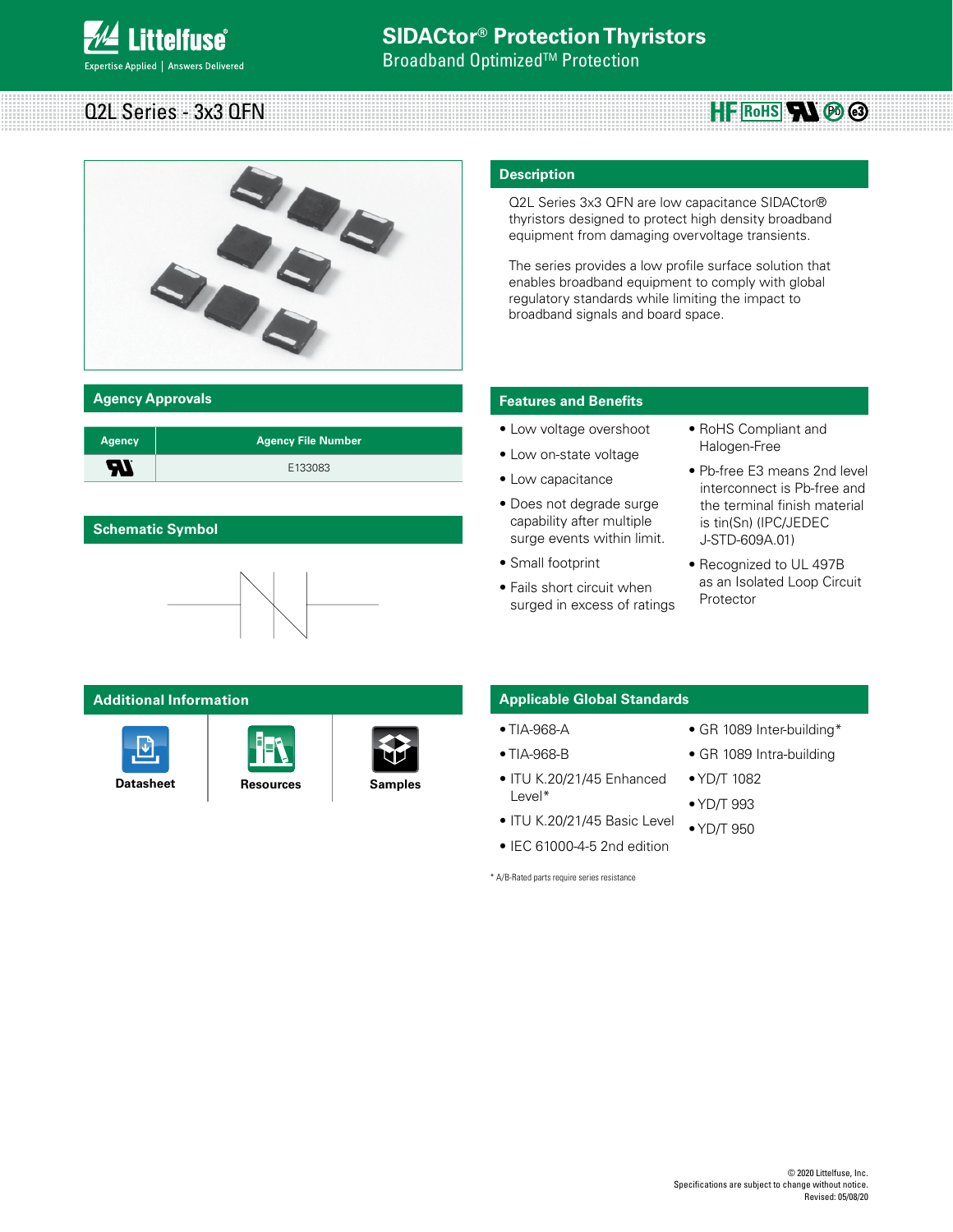## **SIDACtor® Protection Thyristors**

**Broadband Optimized<sup>™</sup> Protection** 

## **Electrical Characteristics**

| <b>Part Number</b> | <b>Marking</b>    | <b>VDRM</b><br>$\overline{\omega I}_{\scriptscriptstyle \rm DRM}$ =5µA | $V_{\rm c}$<br>@100V/us | ц,     | ı's    |       | $V_\tau @ I_\tau =$<br>2.2Amps |               | <b>Capacitance</b><br>@1MHz, 2V bias |
|--------------------|-------------------|------------------------------------------------------------------------|-------------------------|--------|--------|-------|--------------------------------|---------------|--------------------------------------|
|                    |                   | $V$ min                                                                | V max                   | mA min | mA max | A max | V max                          | <b>pF Min</b> | pF Max                               |
| P0080Q12ALRP       | $P-8A$            | 6                                                                      | 25                      | 50     | 800    | 2.2   | 5                              | 25            | 55                                   |
| P0300Q12ALRP       | P03A              | 25                                                                     | 40                      | 50     | 800    | 2.2   | 5                              | 15            | 35                                   |
| P0640Q12ALRP       | <b>P06A</b>       | 58                                                                     | 77                      | 150    | 800    | 2.2   | 5                              | 40            | 60                                   |
| P0720Q12ALRP       | P07A              | 65                                                                     | 88                      | 150    | 800    | 2.2   | 5                              | 40            | 60                                   |
| P0900Q12ALRP       | P09A              | 75                                                                     | 98                      | 150    | 800    | 2.2   | 5                              | 35            | 55                                   |
| P1100Q12ALRP       | <b>P11A</b>       | 90                                                                     | 130                     | 150    | 800    | 2.2   | 5                              | 30            | 50                                   |
| P1200Q12ALRP       | <b>P12A</b>       | 100                                                                    | 130                     | 150    | 800    | 2.2   | 5                              | 30            | 50                                   |
| P1300Q12ALRP       | <b>P13A</b>       | 120                                                                    | 160                     | 150    | 800    | 2.2   | 5                              | 25            | 45                                   |
| P1500Q12ALRP       | <b>P15A</b>       | 140                                                                    | 180                     | 150    | 800    | 2.2   | 5                              | 25            | 40                                   |
| P1800Q12ALRP       | <b>P18A</b>       | 170                                                                    | 220                     | 150    | 800    | 2.2   | 5                              | 25            | 35                                   |
| P2000Q12ALRP       | <b>P20A</b>       | 180                                                                    | 220                     | 150    | 800    | 2.2   | 5                              | 25            | 35                                   |
| P2300Q12ALRP       | <b>P23A</b>       | 190                                                                    | 260                     | 150    | 800    | 2.2   | 5                              | 25            | 35                                   |
| P2500Q12ALRP       | <b>P25A</b>       | 230                                                                    | 290                     | 150    | 800    | 2.2   | 5                              | 25            | 35                                   |
| P2600Q12ALRP       | <b>P26A</b>       | 220                                                                    | 300                     | 150    | 800    | 2.2   | 5                              | 25            | 35                                   |
| P3100Q12ALRP       | <b>P31A</b>       | 275                                                                    | 350                     | 150    | 800    | 2.2   | 5                              | 20            | 35                                   |
| P3500Q12ALRP       | <b>P35A</b>       | 320                                                                    | 450                     | 150    | 800    | 2.2   | 5                              | 20            | 30                                   |
| P0080Q12BLRP       | $P-8B$            | 6                                                                      | 25                      | 50     | 800    | 2.2   | 5                              | 25            | 55                                   |
| P0300Q12BLRP       | P03B              | 25                                                                     | 40                      | 50     | 800    | 2.2   | 5                              | 15            | 35                                   |
| P0640Q12BLRP       | P06B              | 58                                                                     | 77                      | 150    | 800    | 2.2   | 5                              | 40            | 60                                   |
| P0720Q12BLRP       | P07B              | 65                                                                     | 88                      | 150    | 800    | 2.2   | 5                              | 40            | 60                                   |
| P0900Q12BLRP       | P09B              | 75                                                                     | 98                      | 150    | 800    | 2.2   | 5                              | 35            | 55                                   |
| P1100Q12BLRP       | <b>P11B</b>       | 90                                                                     | 130                     | 150    | 800    | 2.2   | 5                              | 30            | 50                                   |
| P1200Q12BLRP       | <b>P12B</b>       | 100                                                                    | 130                     | 150    | 800    | 2.2   | 5                              | 30            | 50                                   |
| P1300Q12BLRP       | P <sub>13</sub> B | 120                                                                    | 160                     | 150    | 800    | 2.2   | 5                              | 25            | 45                                   |
| P1500Q12BLRP       | P15B              | 140                                                                    | 180                     | 150    | 800    | 2.2   | 5                              | 25            | 40                                   |
| P1800Q12BLRP       | <b>P18B</b>       | 170                                                                    | 220                     | 150    | 800    | 2.2   | 5                              | 25            | 35                                   |
| P2000Q12BLRP       | <b>P20B</b>       | 180                                                                    | 220                     | 150    | 800    | 2.2   | 5                              | 25            | 35                                   |
| P2300Q12BLRP       | P <sub>23</sub> B | 190                                                                    | 260                     | 150    | 800    | 2.2   | 5                              | 25            | 35                                   |
| P2500Q12BLRP       | <b>P25B</b>       | 230                                                                    | 290                     | 150    | 800    | 2.2   | 5                              | 25            | 35                                   |
| P2600Q12BLRP       | <b>P26B</b>       | 220                                                                    | 300                     | 150    | 800    | 2.2   | 5                              | 25            | 35                                   |
| P3100Q12BLRP       | <b>P31B</b>       | 275                                                                    | 350                     | 150    | 800    | 2.2   | 5                              | 20            | 35                                   |
| P3500Q12BLRP       | <b>P35B</b>       | 320                                                                    | 400                     | 150    | 800    | 2.2   | 5                              | 20            | 30                                   |

#### **Notes:**

- Absolute maximum ratings measured at  $T_A = 25^{\circ}$ C (unless otherwise noted).

**-** Components are bi-directional.

## **Surge Ratings**

| .             |             |                           |               |               |                  |            |               |
|---------------|-------------|---------------------------|---------------|---------------|------------------|------------|---------------|
|               |             |                           | <b>TSM</b>    | di/dt         |                  |            |               |
| <b>Series</b> | $2/10\mu s$ | $1.2/50 \mu s/8/20 \mu s$ | $10/160\mu s$ | $10/560\mu s$ | $10/1000\,\mu s$ | 50 / 60 Hz |               |
|               | A min       | A min                     | A min         | A min         | A min            | A min      | $A/\mu s$ max |
| Α             | 150         | 150                       | 90            | 50            | 45               | 20         | 500           |
| B             | 250         | 250                       | 150           | 100           | 80               | 25         | 500           |

### **Notes:**

- Peak pulse current rating (I<sub>PP</sub>) is repetitive and guaranteed for the life of the product.<br>- I<sub>PP</sub> ratings applicable over temperature range of -40°C to +85°C<br>- The component must initially be in thermal equilibrium wi

## **Thermal Considerations**

| Package | <b>Symbol</b>    | <b>Parameter</b>                        | <b>Value</b>    | Unit         |
|---------|------------------|-----------------------------------------|-----------------|--------------|
| 3x3 QFN |                  | Operating Junction Temperature Range    | $-40$ to $+150$ | $\circ$<br>◡ |
|         |                  | Storage Temperature Range               | $-65$ to $+150$ | $\circ$      |
|         | $R_{\Theta J^2}$ | Thermal Resistance: Junction to Ambient | 120             | °C/W         |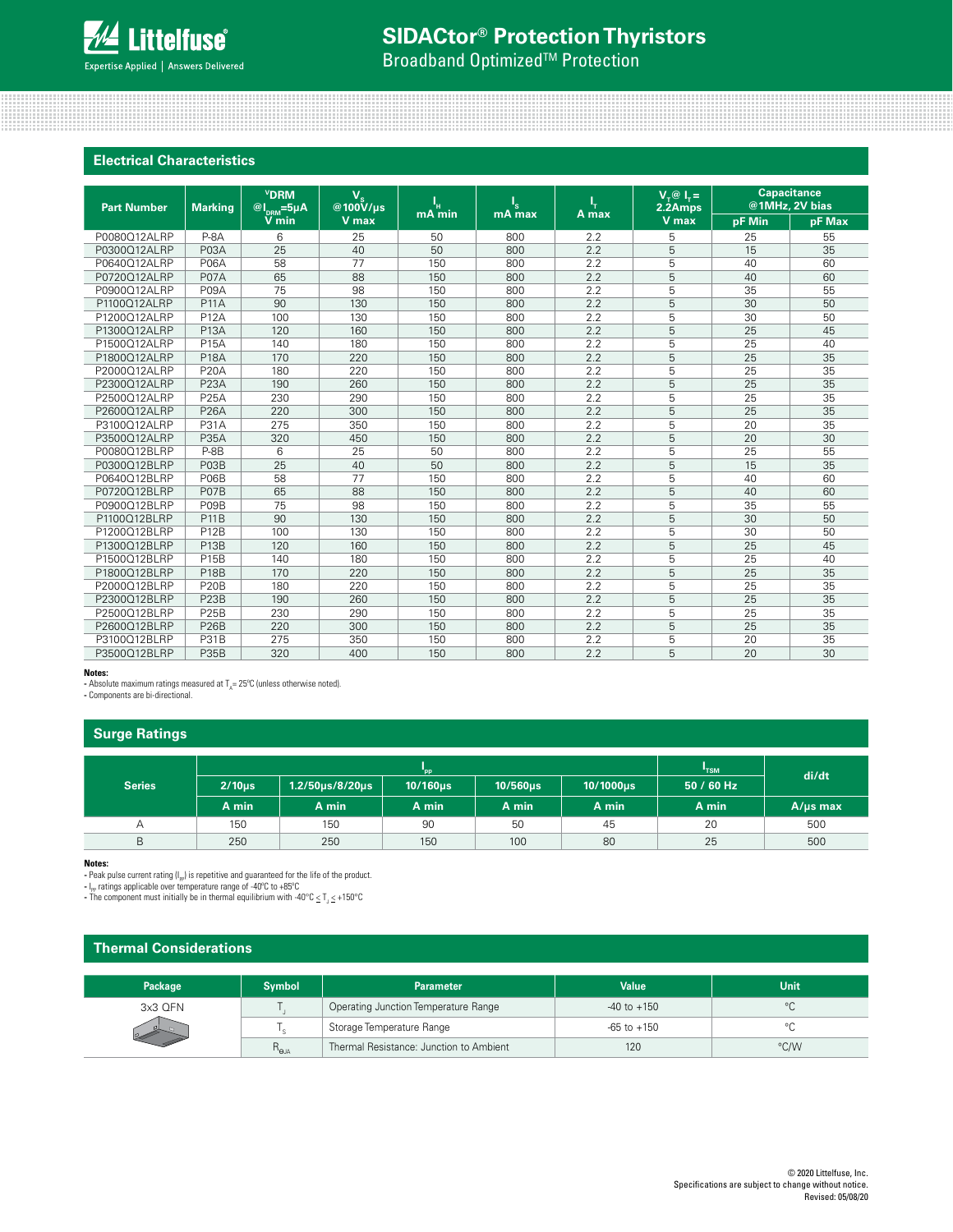

**Broadband Optimized<sup>™</sup> Protection** 

## **V-I Characteristics**





## **t**<sub>r</sub> x t<sub>d</sub> Pulse Waveform



## **Normalized V<sub>s</sub> Change vs. Junction Temperature <b>Normalized DC Holding Current vs. Case Temperature**



## **Soldering Parameters**

| <b>Reflow Condition</b>                       |                                                   | Pb-Free assembly |  |  |
|-----------------------------------------------|---------------------------------------------------|------------------|--|--|
| <b>Pre Heat</b>                               | - Temperature Min $(T_{s(min)})$                  | $+150^{\circ}$ C |  |  |
|                                               | - Temperature Max $(T_{s(max)})$                  | $+200^{\circ}$ C |  |  |
|                                               | -Time (Min to Max) $(t_1)$                        | 60-180 secs.     |  |  |
|                                               | Average ramp up rate (Liquidus Temp (T,) to peak) | 3°C/sec. Max.    |  |  |
| $T_{\text{S(max)}}$ to $T_{L}$ - Ramp-up Rate | 3°C/sec. Max.                                     |                  |  |  |
| <b>Reflow</b>                                 | - Temperature (T.) (Liquidus)                     | $+217^{\circ}$ C |  |  |
|                                               | - Temperature (t,)                                | 60-150 secs.     |  |  |
| Peak Temp (T <sub>a</sub> )                   |                                                   | $+260(+0/-5)$ °C |  |  |
|                                               | Time within 5°C of actual Peak Temp (t)           | 30 secs. Max.    |  |  |
| <b>Ramp-down Rate</b>                         |                                                   | 6°C/sec. Max.    |  |  |
|                                               | Time 25°C to Peak Temp (T <sub>n</sub> )          | 8 min. Max.      |  |  |
| Do not exceed                                 |                                                   | $+260^{\circ}$ C |  |  |

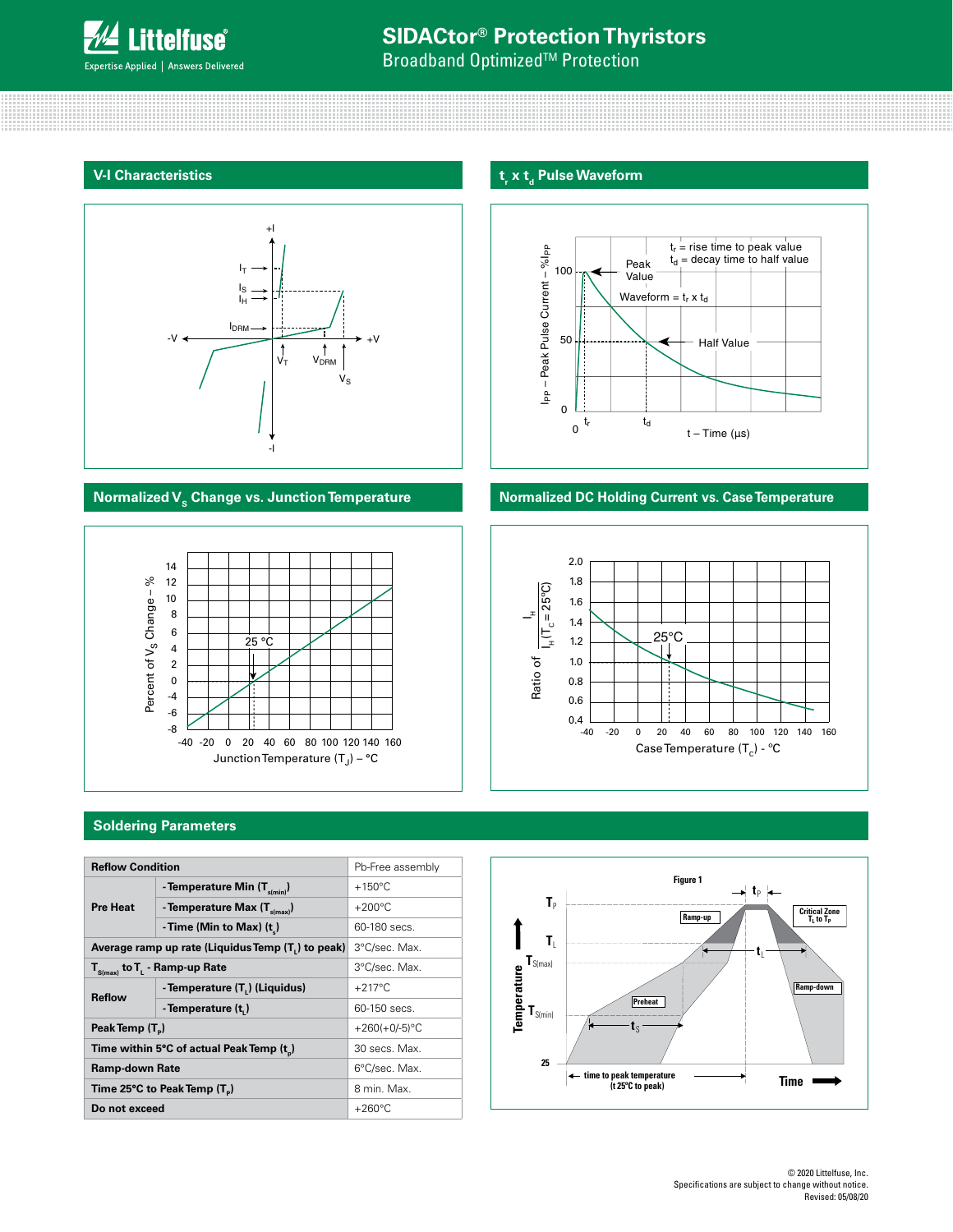

**Broadband Optimized<sup>™</sup> Protection** 

| <b>Lead Material</b>   | Copper Alloy                                                   |
|------------------------|----------------------------------------------------------------|
| <b>Terminal Finish</b> | 100% Matte-Tin Plated                                          |
| <b>Body Material</b>   | UL Recognized epoxy meeting flammability<br>classification V-0 |

## **Physical Specifications Environmental Specifications**

| <b>High Temp Voltage</b><br><b>Blocking</b> | 80% Rated $V_{DBM}$ (V <sub>AC</sub> Peak) +125°C or +150°C,<br>504 or 1008 hrs. MIL-STD-750 (Method 1040)<br>JEDEC. JESD22-A-101 |
|---------------------------------------------|-----------------------------------------------------------------------------------------------------------------------------------|
| <b>Temp Cycling</b>                         | -65°C to +150°C, 15 min. dwell, 10 up to 100<br>cycles. MIL-STD-750 (Method 1051) EIA/<br>JEDEC, JESD22-A104                      |
| <b>Biased Temp &amp; Humidity</b>           | 52 V <sub>pc</sub> (+85°C) 85%RH, 504 up to 1008 hrs.<br>EIA/JEDEC, JESD22-A-101                                                  |
| <b>High Temp Storage</b>                    | +150°C 1008 hrs. MIL-STD-750 (Method 1031)<br>JEDEC. JESD22-A-101                                                                 |
| <b>Low Temp Storage</b>                     | -65°C, 1008 hrs.                                                                                                                  |
| <b>Thermal Shock</b>                        | 0°C to +100°C, 5 min. dwell, 10 sec. transfer,<br>10 cycles. MIL-STD-750 (Method 1056)<br>JEDEC, JESD22-A-106                     |
| <b>Resistance to Solder Heat</b>            | +260°C, 30 secs. MIL-STD-750 (Method 2031)                                                                                        |
| <b>Moisture Sensitivity Level</b>           | 85%RH, +85°C, 168 hrs., 3 reflow cycles<br>(+260°C Peak). JEDEC-J-STD-020, Level 1                                                |

## **Dimensions — 3x3 QFN**



| <b>Dimensions</b> |            | <b>Inches</b> | <b>Millimeters</b> |       |  |
|-------------------|------------|---------------|--------------------|-------|--|
|                   | <b>Min</b> | <b>Max</b>    | <b>Min</b>         | Max.  |  |
| A                 | 0.114      | 0.122         | 2.900              | 3.100 |  |
| в                 | 0.114      | 0.122         | 2.900              | 3.100 |  |
| C                 | 0.075      | 0.083         | 1.900              | 2.100 |  |
| Е                 | 0.011      | 0.019         | 0.285              | 0.485 |  |
| F                 | 0.076      | 0.084         | 1.930              | 2.130 |  |
| н                 | 0.035      | 0.043         | 0.900              | 1.100 |  |
| J                 | 0.000      | 0.008         | 0.000              | 0.200 |  |
| K1                | 0.004      | 0.012         | 0.100              | 0.300 |  |
| K2                | 0.004      | 0.012         | 0.100              | 0.300 |  |
| М1                | 0.056      | 0.064         | 1.430              | 1.630 |  |
| M <sub>2</sub>    | 0.038      | 0.046         | 0.970              | 1.170 |  |
| Ν1                | 0.096      | 0.104         | 2.440              | 2.640 |  |
| N2                | 0.082      | 0.090         | 2.080              | 2.280 |  |

## **Part Numbering**



## **Part Marking**



| <b>Packing Options</b> |                            |                 |                               |                                    |
|------------------------|----------------------------|-----------------|-------------------------------|------------------------------------|
| Package<br><b>Type</b> | <b>Description</b>         | <b>Quantity</b> | <b>Added</b><br><b>Suffix</b> | <b>Industry</b><br><b>Standard</b> |
| Q12                    | 3x3 QFN Tape and Reel Pack | 5000            | <b>RP</b>                     | EIA-481-D                          |